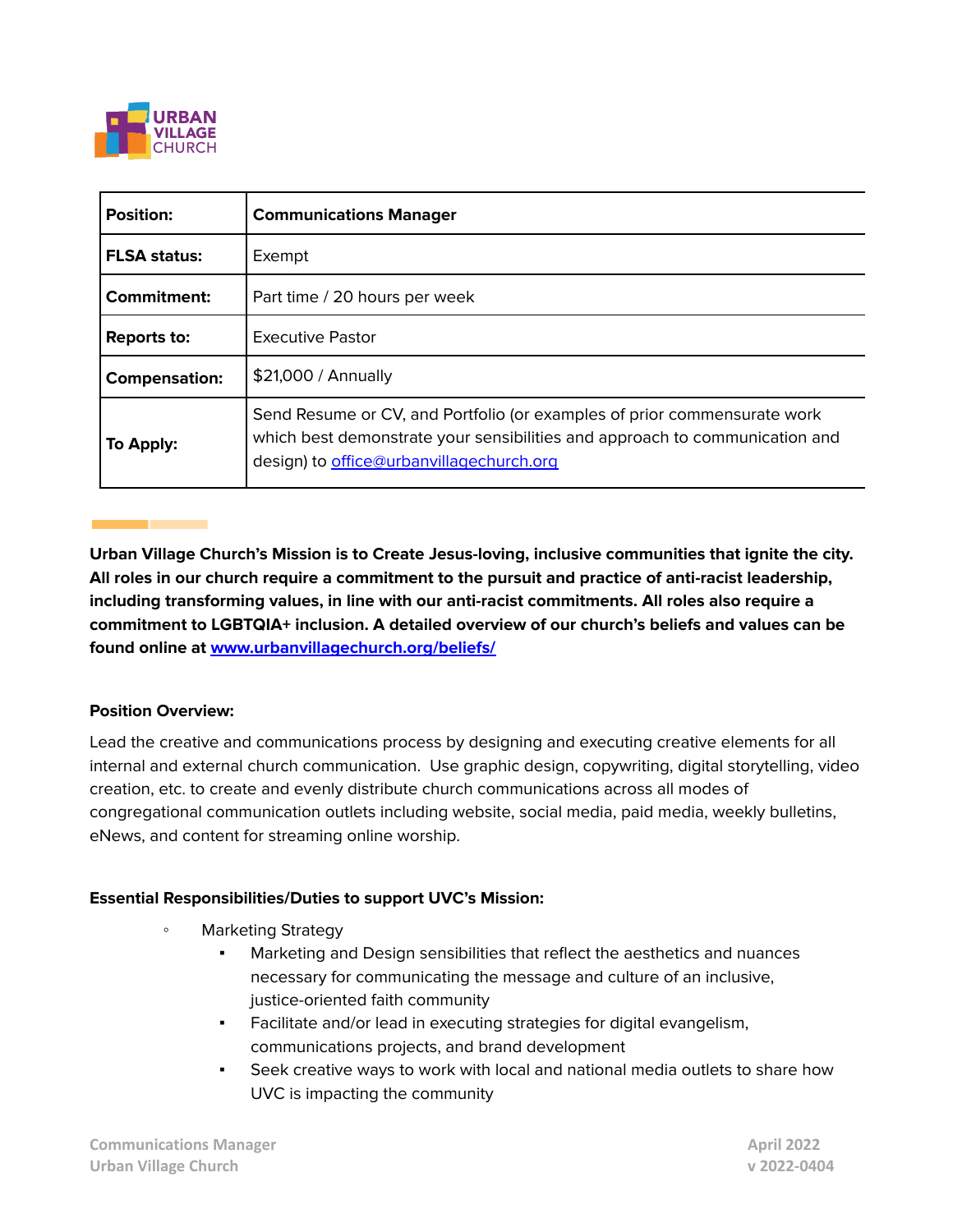

- **Communications** 
	- Support internal communications and communications-related productivity needs between Pastors, lay leaders, committees, and small groups
	- Responsible for creating engaging social media content weekly, maintaining social media pages (i.e. Facebook, Instagram, YouTube, etc) and digital campaigns specific to social media accounts
	- Preparing bi-weekly, all-site e-news and assisting site pastors with site-specific enews
	- Podcasts ensure uploading high quality recordings to Podbean in a timely manner
- Collaboration
	- Work with Admin Manager and Children's Ministry Coordinator to create effective marketing materials that reflect the UVC brand
	- Invite, support, and encourage congregants to use artistic and other gifts in support of communications and marketing/advertising on behalf of the church
- Technical
	- **•** Photography skills is a plus
	- Video Video editing for short promotional videos (in times of pandemic quarantine, ensuring that worship videos are uploaded in time for Sunday morning worship)
	- Knowledge of information and service design is a plus

# **Essential skills**

- **Technical** 
	- Knowledge and fluency working in SquareSpace (ability to update website without significant difficulty)
	- Knowledge and familiarity in working with design programs (ie., Adobe Suite, Canva, WonderShare, iMovie, etc.)
	- Experience with Constant Contact (or similar email marketing platforms)
- Organizational
	- Exceptional attention to detail and strong organizational capacity
	- Ability to create a schedule and deliver on projects in a consistent and timely manner
	- Ability to create and manage production schedules for colleagues, church volunteers, and additional media outlets
- Strategy
	- Familiarity with social media and digital marketing strategies
	- **•** Experience with digital storytelling
	- Willing to present opportunities for improving and managing UVC media presence
	- Experience in brand management and marketing